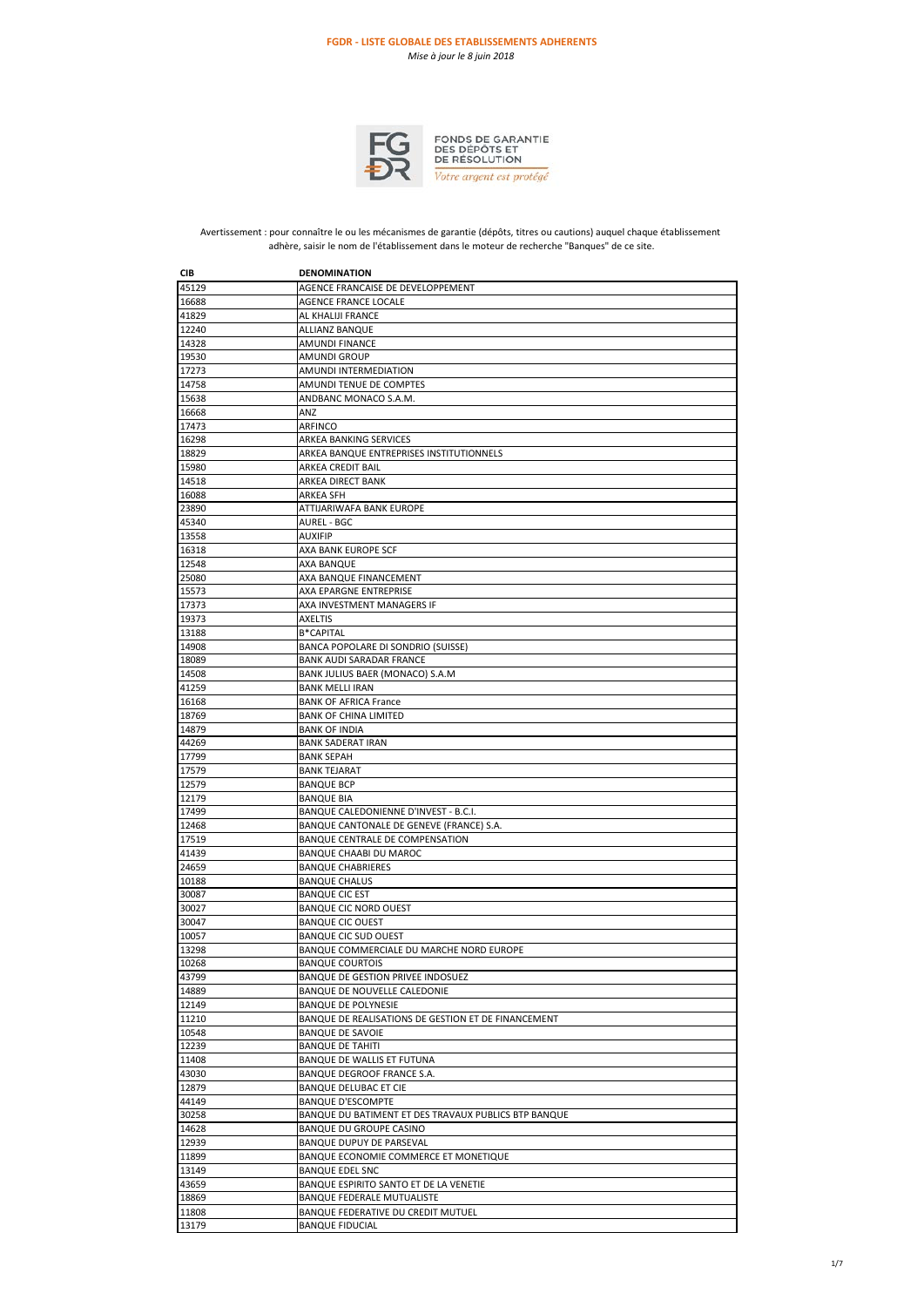| CIB            | <b>DENOMINATION</b>                                                            |
|----------------|--------------------------------------------------------------------------------|
| 18719          | BANQUE FRANCAISE COMMERCIALE - OCEAN INDIEN                                    |
| 16038          | BANQUE HAVILLAND (MONACO) S.A.M.                                               |
| 11438          | <b>BANQUE HOTTINGUER</b>                                                       |
| 40398          | BANQUE INTERNAT DE COMMERCE-BRED                                               |
| 24349          | BANQUE J. SAFRA (MONACO) SA                                                    |
| 13259          | <b>BANQUE KOLB</b>                                                             |
| 10228          | <b>BANQUE LAYDERNIER</b>                                                       |
| 21990          | <b>BANQUE LEONARDO</b>                                                         |
| 13369          | <b>BANQUE MARTIN MAUREL</b>                                                    |
| 13379          | <b>BANQUE MARZE</b><br><b>BANQUE MICHEL INCHAUSPE</b>                          |
| 17959<br>18569 | <b>BANQUE MISR</b>                                                             |
| 30788          | <b>BANQUE NEUFLIZE OBC</b>                                                     |
| 19730          | <b>BANQUE NOMURA FRANCE</b>                                                    |
| 13489          | <b>BANQUE NUGER</b>                                                            |
| 40978          | <b>BANQUE PALATINE</b>                                                         |
| 11468          | BANQUE PATRIMOINE ET IMMOBILIER                                                |
| 14707          | BANQUE POPULAIRE ALSACE LORRAINE CHAMPAGNE                                     |
| 10907          | BANQUE POPULAIRE AQUITAINE CENTRE ATLANTIQUE                                   |
| 13807          | BANQUE POPULAIRE ATLANTIQUE                                                    |
| 10807          | BANQUE POPULAIRE BOURGOGNE FRANCHE-COMTE                                       |
| 16707          | <b>BANQUE POPULAIRE DE L'OUEST</b>                                             |
| 16807          | <b>BANQUE POPULAIRE DES ALPES</b>                                              |
| 13507<br>16607 | <b>BANQUE POPULAIRE DU NORD</b><br><b>BANQUE POPULAIRE DU SUD</b>              |
| 17807          | <b>BANQUE POPULAIRE OCCITANE</b>                                               |
| 14607          | BANQUE POPULAIRE PROVENCALE ET CORSE                                           |
| 10207          | BANQUE POPULAIRE RIVES DE PARIS                                                |
| 18707          | BANQUE POPULAIRE VAL DE FRANCE (2EME)                                          |
| 11989          | <b>BANQUE POUYANNE</b>                                                         |
| 18919          | <b>BANQUE PRIVEE 1818</b>                                                      |
| 44319          | <b>BANQUE PRIVEE EUROPEENNE</b>                                                |
| 13168          | <b>BANQUE PSA FINANCE</b>                                                      |
| 17649          | <b>BANQUE REVILLON</b>                                                         |
| 10468          | <b>BANQUE RHONE-ALPES</b>                                                      |
| 13579          | <b>BANQUE SAINT-OLIVE</b>                                                      |
| 17779          | <b>BANQUE SBA</b>                                                              |
| 17469          | <b>BANQUE SOCREDO</b>                                                          |
| 13539<br>10558 | <b>BANQUE SOLFEA</b><br><b>BANQUE TARNEAUD</b>                                 |
| 11449          | <b>BANQUE THEMIS</b>                                                           |
| 30568          | BANQUE TRANSATLANTIQUE                                                         |
| 42649          | BANQUE TRAVELEX S.A.                                                           |
| 15958          | BANQUES POPULAIRES COVERED BONDS                                               |
| 12448          | BARCLAYS BANK PLC MONACO                                                       |
| 16020          | <b>BATIMAP</b>                                                                 |
| 13018          | BATIROC BRETAGNE - PAYS DE LOIRE                                               |
| 16548          | <b>BECM MONACO</b>                                                             |
| 16218          | <b>BFORBANK</b>                                                                |
| 16158          | <b>BGFI INTERNATIONAL</b>                                                      |
| 17599          | <b>BLOM BANK FRANCE</b><br><b>BMW FINANCE</b>                                  |
| 14670<br>30004 | <b>BNP PARIBAS</b>                                                             |
| 45418          | BNP PARIBAS ARBITRAGE                                                          |
| 15408          | BNP PARIBAS DEALING SERVICES                                                   |
| 18020          | <b>BNP PARIBAS FACTOR</b>                                                      |
| 15668          | BNP PARIBAS HOME LOAN SFH                                                      |
| 30958          | <b>BNP PARIBAS LEASE GROUP</b>                                                 |
| 13088          | BNP PARIBAS MARTINIQUE                                                         |
| 17939          | BNP PARIBAS NOUVELLE CALEDONIE                                                 |
| 18029          | BNP PARIBAS PERSONAL FINANCE                                                   |
| 16078          | <b>BNP PARIBAS PUBLIC SECTOR SCF</b>                                           |
| 41919<br>41329 | <b>BNP PARIBAS REUNION</b>                                                     |
| 11498          | <b>BNP PARIBAS SECURITIES SERVICES</b><br>BNP PARIBAS WEALTH MANAGEMENT MONACO |
| 21859          | <b>BOURGOGNE GARANTIE</b>                                                      |
| 17153          | <b>BOURSE DIRECT</b>                                                           |
| 40618          | BOURSORAMA                                                                     |
| 16188          | <b>BPCE</b>                                                                    |
| 14888          | BPCE INTERNATIONAL & OUTREMER                                                  |
| 16438          | <b>BPCE SFH</b>                                                                |
| 18359          | <b>BPIFRANCE FINANCEMENT</b>                                                   |
| 19649          | <b>BPIFRANCE REGIONS</b>                                                       |
| 12779          | <b>BRED COFILEASE</b>                                                          |
| 14318          | <b>BRED GESTION</b>                                                            |
| 10107          | <b>BRED-BANQUE POPULAIRE</b>                                                   |
| 11018          | <b>BSI MONACO SAM</b>                                                          |
| 18129<br>15173 | <b>CACEIS BANK FRANCE</b><br>CACEIS CORPORATE TRUST (CACEIS CT)                |
| 15429          | CAISSE AGRICOLE CREDIT MUTUEL                                                  |
|                |                                                                                |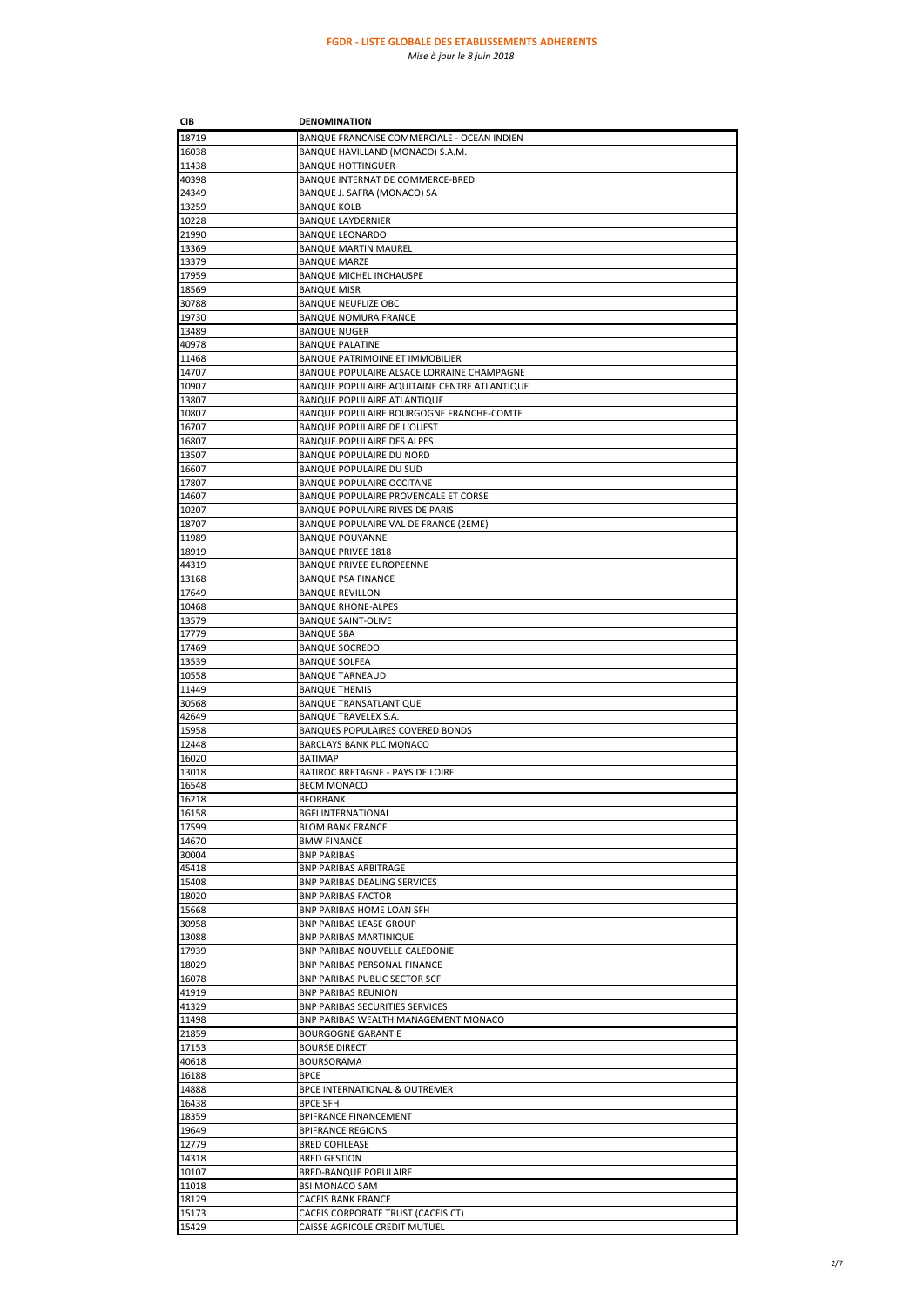# **FGDR - LISTE GLOBALE DES ETABLISSEMENTS ADHERENTS**

*Mise à jour le 8 juin 2018*

| CIB            | DENOMINATION                                                                          |
|----------------|---------------------------------------------------------------------------------------|
| 18609          | CAISSE CENTRALE CREDIT IMMOBILIER DE FRANCE - 3CIF                                    |
| 45539          | CAISSE CENTRALE DU CREDIT MUTUEL                                                      |
| 17429          | CAISSE CREDIT AGRICOLE MUTUEL NOUVELLE CALEDONIE                                      |
| 18950          | CAISSE CREDIT MUNICIPAL D AVIGNON                                                     |
| 16560          | CAISSE CREDIT MUNICIPAL DE BORDEAUX                                                   |
| 16170          | CAISSE CREDIT MUNICIPAL DE BOULOGNE SUR MER                                           |
| 28570          | CAISSE CREDIT MUNICIPAL DE DIJON                                                      |
| 14078          | CAISSE CREDIT MUNICIPAL DE LILLE                                                      |
| 18050          | CAISSE CREDIT MUNICIPAL DE LYON                                                       |
| 10140          | CAISSE CREDIT MUNICIPAL DE MARSEILLE                                                  |
| 18160          | CAISSE CREDIT MUNICIPAL DE NANCY                                                      |
| 18470          | CAISSE CREDIT MUNICIPAL DE NANTES                                                     |
| 16200          | CAISSE CREDIT MUNICIPAL DE NICE                                                       |
| 17620          | CAISSE CREDIT MUNICIPAL DE NIMES                                                      |
| 12420          | CAISSE CREDIT MUNICIPAL DE REIMS                                                      |
| 18450          | CAISSE CREDIT MUNICIPAL DE ROUBAIX                                                    |
| 16100          | CAISSE CREDIT MUNICIPAL DE ROUEN                                                      |
| 17100          | CAISSE CREDIT MUNICIPAL DE STRASBOURG                                                 |
| 17150          | CAISSE CREDIT MUNICIPAL DE TOULON                                                     |
| 11550          | CAISSE CREDIT MUNICIPAL DE TOULOUSE                                                   |
| 13335          | CAISSE D EPARGNE AQUITAINE POITOU CHARENTES                                           |
| 14445          | CAISSE D EPARGNE BRETAGNE-PAYS DE LOIRE                                               |
| 18315          | CAISSE D EPARGNE COTE D AZUR                                                          |
| 16705          | CAISSE D EPARGNE D'ALSACE                                                             |
| 18025          | CAISSE D EPARGNE DE PICARDIE                                                          |
| 13485          | CAISSE D EPARGNE DU LANGUEDOC ROUSSILLON                                              |
| 14265          | CAISSE D EPARGNE LOIRE DROME ARDECHE                                                  |
| 14505          | CAISSE D EPARGNE LOIRE-CENTRE                                                         |
| 15135          | CAISSE D EPARGNE LORRAINE CHAMPAGNE ARDENNE                                           |
| 16275          | CAISSE D EPARGNE NORD FRANCE EUROPE                                                   |
| 11425          | CAISSE D EPARGNE NORMANDIE                                                            |
| 11315          | CAISSE D EPARGNE PROVENCE-ALPES-CORSE                                                 |
| 13825          | CAISSE D EPARGNE RHONE ALPES                                                          |
| 15449          | CAISSE DE BRETAGNE DE CREDIT MUT AGRICOLE                                             |
| 11380          | CAISSE DE REFINANCEMENT HABITAT                                                       |
| 18715          |                                                                                       |
| 13135          | CAISSE D'EPARGNE D AUVERGNE ET LIMOUSIN                                               |
|                | CAISSE D'EPARGNE DE MIDI-PYRENEES<br>CAISSE D'EPARGNE ILE-DE-FRANCE                   |
| 17515          |                                                                                       |
| 12135          | CAISSE EPARGNE BOURGOGNE FRANCHE-COMTE                                                |
| 10278          | CAISSE FEDERALE DE CREDIT MUTUEL                                                      |
| 16159          | CAISSE FEDERALE DE CREDIT MUTUEL ANTILLES-GUYANE                                      |
| 15489          | CAISSE FEDERALE DE CREDIT MUTUEL MAINE ANJOU - BASSE NORMANDIE                        |
| 15629          | CAISSE FEDERALE DE CREDIT MUTUEL NORD EUROPE                                          |
| 15519          | CAISSE FEDERALE DE CREDIT MUTUEL OCEAN                                                |
| 18589          | CAISSE FRANCAISE DE DEVELOPPEMENT INDUSTRIEL<br>CAISSE FRANCAISE DE FINANCEMENT LOCAL |
| 14388<br>13798 | CAISSE SOLIDAIRE                                                                      |
| 14648          | CAPITOLE FINANCE - TOFINSO                                                            |
|                |                                                                                       |
| 18553<br>19870 | CARAX<br><b>CARREFOUR BANQUE</b>                                                      |
| 11307          | <b>CASDEN BANQUE POPULAIRE</b>                                                        |
|                | CAUTION MUTUELLE DU CREDIT IMMOBILIER FRANCE                                          |
| 20290          |                                                                                       |
| 18773          | <b>CDC PLACEMENT</b>                                                                  |
| 12739          | CFM INDOSUEZ WEALTH                                                                   |
| 10918          | <b>CHOLET DUPONT</b>                                                                  |
| 41199          | CIC IBERBANCO                                                                         |
| 16700<br>17060 | CICOBAIL                                                                              |
| 14658          | CIE GALE D AFFACTURAGE                                                                |
|                | CIF EUROMORTGAGE                                                                      |
| 14218          | CLAAS FINANCIAL SERVICES                                                              |
| 19053          | <b>CLARESCO BOURSE</b>                                                                |
| 10008          | <b>CM CIC Leasing Solutions</b>                                                       |
| 13070          | CM-CIC BAIL                                                                           |
| 16073<br>11978 | <b>CM-CIC EPARGNE SALARIALE</b><br><b>CM-CIC FACTOR</b>                               |
|                |                                                                                       |
| 11600          | <b>CMCIC LEASE</b>                                                                    |
| 50140          | CMP BANQUE                                                                            |
| 13838          | CNH CAPITAL EUROPE                                                                    |
| 15448          | CNH INDUSTRIAL FINANCIAL SERVICES                                                     |
| 14940          | COFIDIS                                                                               |
| 18660          | COFILOISIRS COMPAGNIE POUR LE FINANCEMENT DES LOISIRS                                 |
| 18179          | COMMERZBANK HOLDINGS FRANCE                                                           |
| 30051          | COMPAGNIE DE FINANCEMENT FONCIER                                                      |
| 18930          | COMPAGNIE FINANCIERE DU LITTORAL                                                      |
| 42529          | COMPAGNIE FINANCIERE EDMONT DE ROTHSCHILD BANQUE                                      |
| 19873          | COMPAGNIE FINANCIERE JACQUES COEUR                                                    |
| 19250          | COMPAGNIE GENERALE DE LOCATION D'EQUIPEMENTS                                          |
| 18189          | COMPAGNIE GLE DE CREDIT AUX PARTICULIERS - CREDIPAR                                   |
| 17569          | COMPAGNIE MONEGASQUE DE BANQUE                                                        |
| 18610          | COMPAGNIE POUR LA LOCATION DE VEHICULES                                               |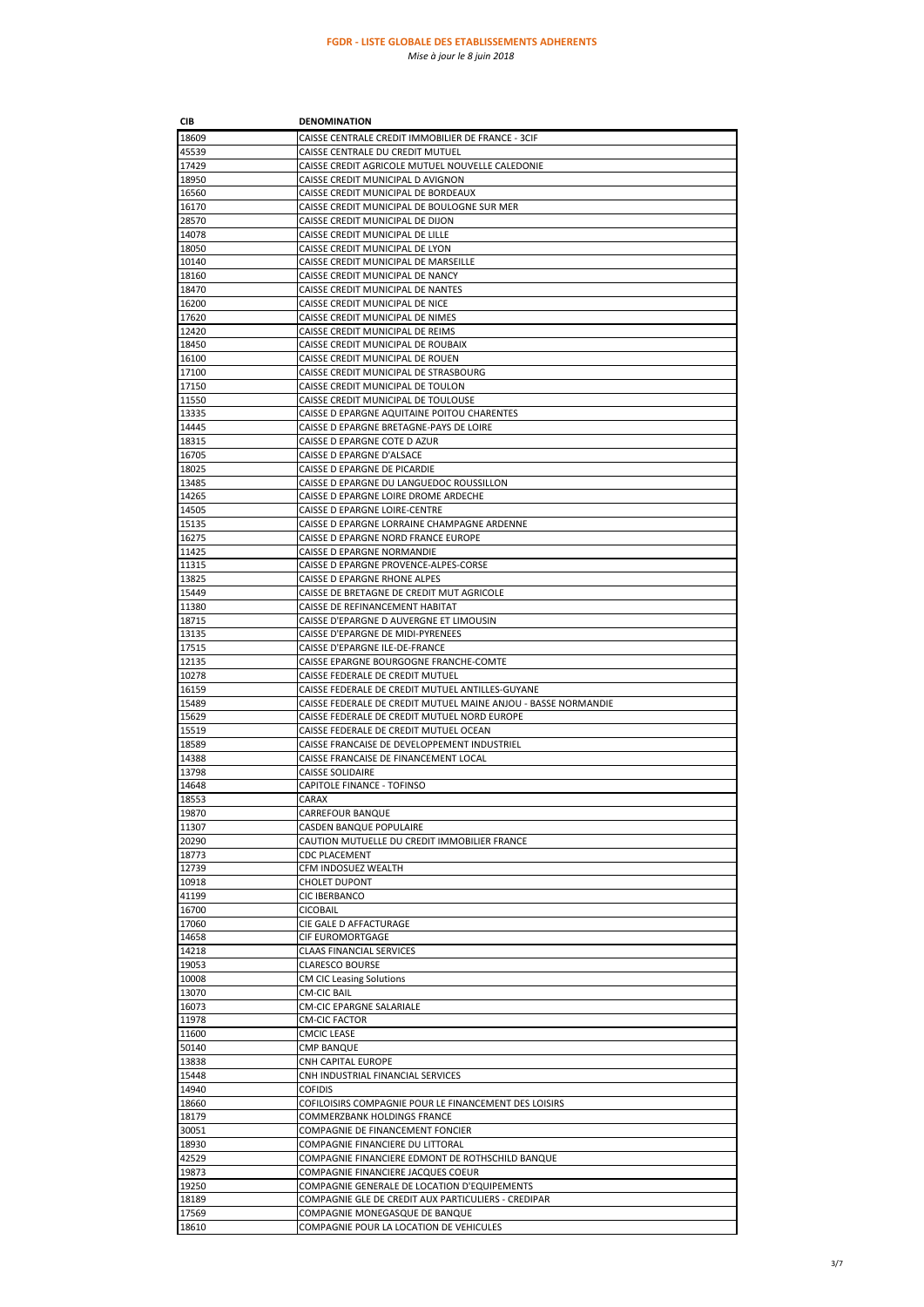| CIB   | <b>DENOMINATION</b>                                         |
|-------|-------------------------------------------------------------|
| 16270 | COMPTOIR FINANCIER DE GARANTIE                              |
| 19400 | CONSEIL DE GESTION FINANCIERE - COGEFI                      |
| 15380 | <b>CONSERVATEUR FINANCE</b>                                 |
| 17479 | COOPERATIVE IMMOBILIERE ST PIERRE ET MIQUELON               |
| 12083 | <b>COPARTIS</b>                                             |
| 18540 | CORSABAIL                                                   |
| 21670 | CP OR DEVISES                                               |
| 17219 | CRC MARITIME MUTUEL ATLANTIQUE                              |
| 17179 | CRC MARITIME MUTUEL DE LA MEDITERRANEE                      |
| 15348 | CRC MARITIME MUTUEL DE LA REGION NORD                       |
| 17169 | CRC MARITIME MUTUEL DU LITTORAL SUD OUEST                   |
| 17206 | <b>CRCAM ALSACE VOSGES</b>                                  |
| 14706 |                                                             |
|       | CRCAM ATLANTIQUE VENDEE<br><b>CRCAM BRIE PICARDIE</b>       |
| 18706 |                                                             |
| 16806 | CRCAM CENTRE FRANCE (3EME DU NOM)                           |
| 14806 | <b>CRCAM CENTRE LOIRE</b>                                   |
| 17806 | CRCAM CENTRE-EST                                            |
| 11706 | CRCAM CHARENTE-MARITIME DEUX-SEVRES                         |
| 12406 | CRCAM CHARENTE-PERIGORD                                     |
| 11306 | CRCAM D ALPES PROVENCE                                      |
| 13306 | CRCAM D AQUITAINE                                           |
| 13606 | CRCAM D ILLE ET VILAINE                                     |
| 11006 | CRCAM DE CHAMPAGNE-BOURGOGNE                                |
| 17906 | CRCAM DE L ANJOU ET DU MAINE                                |
| 12006 | CRCAM DE LA CORSE                                           |
| 14006 | CRCAM DE LA GUADELOUPE                                      |
| 19806 | CRCAM DE LA MARTINIQUE ET DE LA GUYANE                      |
| 19906 | CRCAM DE LA REUNION                                         |
| 19406 | CRCAM DE LA TOURAINE ET DU POITOU                           |
| 16106 | CRCAM DE LORRAINE                                           |
| 16606 | CRCAM DE NORMANDIE                                          |
| 18206 | CRCAM DE PARIS ET D ILE DE FRANCE                           |
| 12206 | CRCAM DES COTES-D'ARMOR                                     |
| 18106 | CRCAM DES SAVOIE                                            |
| 19506 | CRCAM DU CENTRE OUEST                                       |
| 12906 | <b>CRCAM DU FINISTERE</b>                                   |
| 13506 | CRCAM DU LANGUEDOC                                          |
| 16006 | CRCAM DU MORBIHAN                                           |
| 10206 | CRCAM DU NORD EST                                           |
| 12506 | <b>CRCAM FRANCHE-COMTE</b>                                  |
| 14506 | CRCAM LOIRE - HAUTE-LOIRE                                   |
| 16706 | CRCAM NORD DE FRANCE                                        |
| 11206 | CRCAM NORD MIDI-PYRENEES                                    |
| 18306 | CRCAM NORMANDIE-SEINE                                       |
| 19106 | CRCAM PROVENCE - COTE D AZUR                                |
| 16906 | CRCAM PYRENEES-GASCOGNE                                     |
| 13906 | CRCAM SUD RHONE-ALPES                                       |
|       |                                                             |
| 17106 | CRCAM SUD-MEDITERRANEE                                      |
| 13106 | CRCAM TOULOUSE 31                                           |
| 14406 | CRCAM VAL DE FRANCE                                         |
| 17149 | CRCMM DE BRETAGNE-NORMANDIE                                 |
| 17510 | <b>CREATIS</b>                                              |
| 16600 | CREDICAL                                                    |
| 41539 | CREDIT AGRICOLE CONSUMER FINANCE                            |
| 31489 | CREDIT AGRICOLE CORPORATE AND INVESTMENT BANK               |
| 15898 | CREDIT AGRICOLE HOME LOAN SFH                               |
| 16850 | CREDIT AGRICOLE LEASING & FACTORING                         |
| 16468 | CREDIT AGRICOLE PUBLIC SECTOR SCF                           |
| 30006 | CREDIT AGRICOLE S.A.                                        |
| 15673 | <b>CREDIT AGRICOLE TITRES</b>                               |
| 42559 | <b>CREDIT COOPERATIF</b>                                    |
| 11778 | <b>CREDIT DU MAROC</b>                                      |
| 30076 | <b>CREDIT DU NORD</b>                                       |
| 16640 | <b>CREDIT FINANCIER LILLOIS</b>                             |
| 14448 | CREDIT FONCIER COMMUNAL ALSACE LORRAINE-SCF                 |
| 43199 | <b>CREDIT FONCIER DE FRANCE</b>                             |
| 15149 | CREDIT FONCIER ET COMMUNAL D ALSACE ET DE LORRAINE - BANQUE |
| 12328 | CREDIT IMMOBILIER DE France - RHONE                         |
| 30066 | CREDIT INDUSTRIEL ET COMMERCIAL - CIC                       |
| 19230 | <b>CREDIT LOGEMENT</b>                                      |
| 30002 | <b>CREDIT LYONNAIS</b>                                      |
| 10160 | CREDIT MOBILIER DE MONACO                                   |
| 15208 | CREDIT MUNICIPAL DE PARIS                                   |
|       |                                                             |
| 15848 | CREDIT MUTUEL - CIC HOME LOAN SFH                           |
| 15589 | CREDIT MUTUEL ARKEA                                         |
| 16358 | CREDIT MUTUEL ARKEA PUBLIC SECTOR SCF                       |
| 14048 | <b>CREDIT SUISSE (MONACO)</b>                               |
| 11678 | DE LAGE LANDEN LEASING S.A.S.                               |
| 11583 | <b>DESCARTES TRADING</b>                                    |
| 23380 | DEXIA C.L.F.REGIONS BAIL                                    |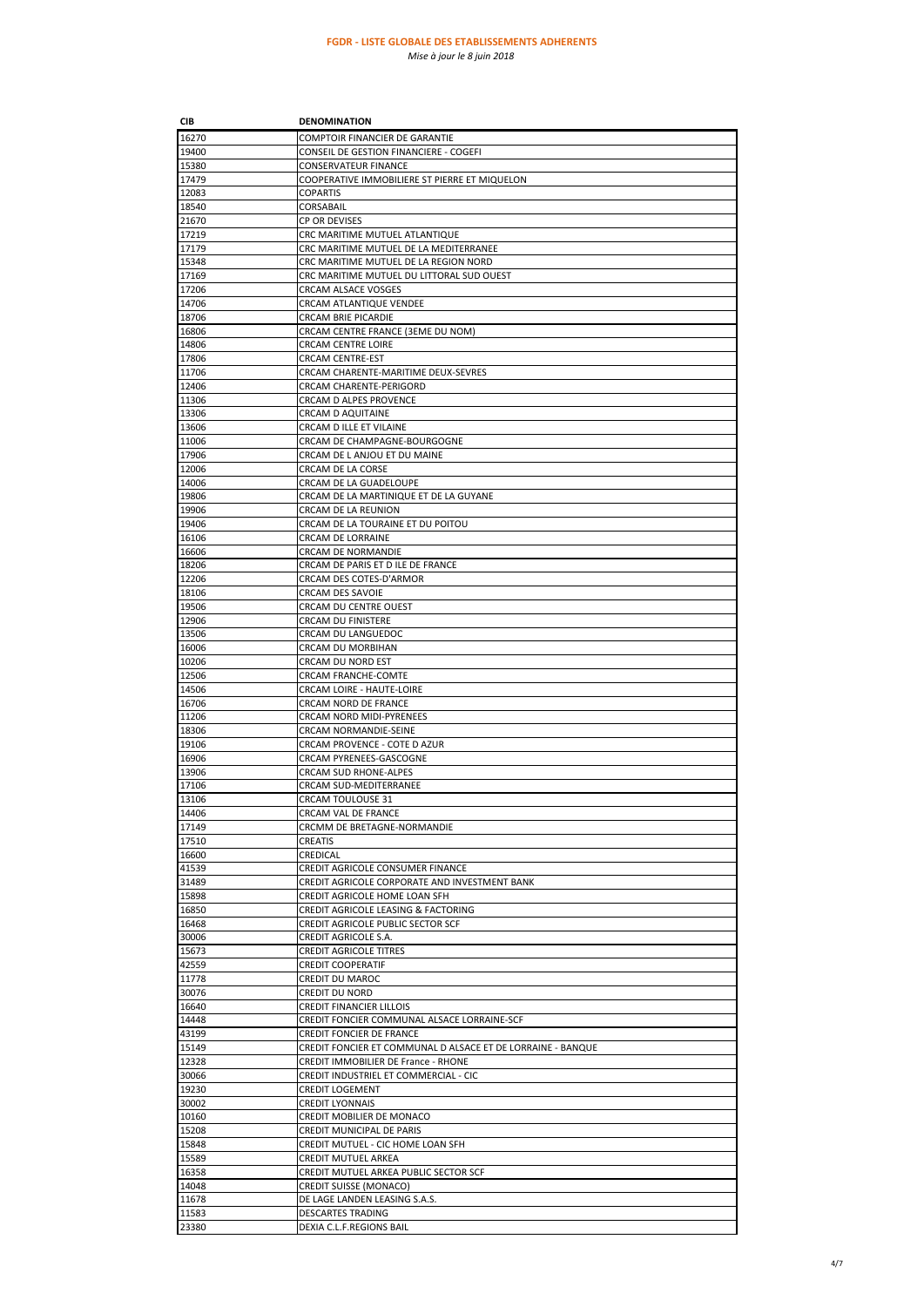| CIB            | <b>DENOMINATION</b>                                      |
|----------------|----------------------------------------------------------|
| 17290          | DEXIA CREDIT LOCAL                                       |
| 14410          | <b>DEXIA FLOBAIL</b>                                     |
| 16000          | <b>DIAC</b>                                              |
| 10900          | <b>DIFFUCO</b>                                           |
| 18873          | EASYBOURSE                                               |
| 16048          | EBI SA                                                   |
| 11668          | EDMOND DE ROTHSCHILD-MONACO                              |
| 18759          | EFG BANK (MONACO)                                        |
| 42959          | <b>ELECTRO BANQUE</b>                                    |
| 13473          | <b>ENGIE GLOBAL MARKETS</b>                              |
| 11483          | <b>EOS VENTURE</b>                                       |
| 22970          | EPARGNE CREDIT DES MILITAIRES - ECM                      |
| 11283          | EQUITIM                                                  |
| 13698          | <b>ESTER FINANCE TITRISATION</b>                         |
| 14773          | <b>EUROCORPORATE</b>                                     |
| 13408          | EUROPEENNE DE CAUTIONNEMENT S.A.                         |
| 45598          | <b>EXANE</b>                                             |
| 17973          | <b>EXANE DERIVATIVES</b>                                 |
| 18209          | <b>EXANE FINANCE</b>                                     |
| 19173          | <b>EXCLUSIVE PARTNERS</b>                                |
| 17873          | EXOE                                                     |
| 13580          | FACTOFRANCE                                              |
| 15900          | <b>FEDERAL FINANCE</b>                                   |
| 19169          | <b>FINAMUR</b>                                           |
| 23970          | FINANCIERE D UZES                                        |
| 15160          | FINANCIERE MEESCHAERT                                    |
| 19073          | <b>FINAVEO &amp; ASSOCIES</b>                            |
| 28860          | <b>FONCARIS</b>                                          |
| 10930          | FONDS REGIONAL DE GARANTIE DU NORD PAS DE CALAIS         |
| 13158          | FRANCE ACTIVE GARANTIE FAG S.A.                          |
| 13198          | FRANKLIN TEMPLETON FRANCE S.A.                           |
| 18689          | <b>FRANSABANK FRANCE S A</b>                             |
| 11183          | <b>FUNDQUEST ADVISOR</b>                                 |
| 10183          | GALAXY                                                   |
| 25709          | <b>GALIAN</b>                                            |
| 14848          | GE FINANCEMENT PACIFIQUE S.A.S.                          |
| 16208<br>19519 | <b>GE SCF</b>                                            |
| 19269          | <b>GEDEX DISTRIBUTION</b><br>GENEBANQUE                  |
| 28310          | GENECOMI                                                 |
| 17660          | GENEFIM                                                  |
| 14040          | GOLDMAN SACHS PARIS INC ET CIE                           |
| 14120          | <b>GRESHAM BANQUE</b>                                    |
| 15273          | GROUPAMA EPARGNE SALARIALE                               |
| 18289          | HABIB BANK LIMITED                                       |
| 11478          | <b>HPC</b>                                               |
| 11720          | HSBC EPARGNE ENTREPRISE (FRANCE)                         |
| 30056          | <b>HSBC FRANCE</b>                                       |
| 14398          | <b>HSBC LEASING (FRANCE)</b>                             |
| 13488          | HSBC PRIVATE BANK (MONACO) S.A.                          |
| 14408          | HSBC REAL ESTATE LEASING (FRANCE)                        |
| 16058          | <b>HSBC SFH (FRANCE)</b>                                 |
| 12818          | INST PR FINANCEMENT CINE ET IND CULT-I.F.C.I.C.          |
| 17070          | INTER EUROPE CONSEIL                                     |
| 16758          | <b>INTER INVEST</b>                                      |
| 11830          | INTER-COOP                                               |
| 11383          | INTEREXPANSION - FONGEPAR                                |
| 11490          | <b>INTERFIMO</b>                                         |
| 13773          | <b>INVEST SECURITIES</b>                                 |
| 12978          | <b>JCB FINANCE</b>                                       |
| 30628          | JPMORGAN CHASE BANK, NATIONAL ASSOCIATION                |
| 13338<br>19069 | <b>KBL MONACO PRIVATE BANKERS</b>                        |
| 17453          | KBL RICHELIEU BANQUE PRIVEE<br>KEPLER CAPITAL MARKETS SA |
| 14989          | KOREA EXCHANGE BANK HANA BANK                            |
| 20041          | LA BANQUE POSTALE                                        |
| 16608          | LA BANQUE POSTALE HOME LOAN SFH                          |
| 18673          | LA FRANCAISE AM FINANCE SERVICES                         |
| 30748          | LAZARD FRERES BANQUE                                     |
| 13150          | LIXXBAIL                                                 |
| 12549          | LOCINDUS S.A.                                            |
| 10096          | LYONNAISE DE BANQUE L.B.                                 |
| 10773          | MARCHE DE LA GARANTIE DES TITRES - FRANCE (MTS FRANCE)   |
| 11983          | <b>MARIGNY CAPITAL</b>                                   |
| 14478          | MARTIN MAUREL SELLA BQUE PRIVEE MONACO                   |
| 18789          | MEGA INTERNATIONAL COMMERCIAL BANK CO                    |
| 15078          | <b>MFF</b>                                               |
| 24599          | <b>MILLEIS Banque</b>                                    |
| 18529          | MIZUHO CORPORATE BANK LTD PARIS BRANCH                   |
| 16989          | MOBILIS BANQUE                                           |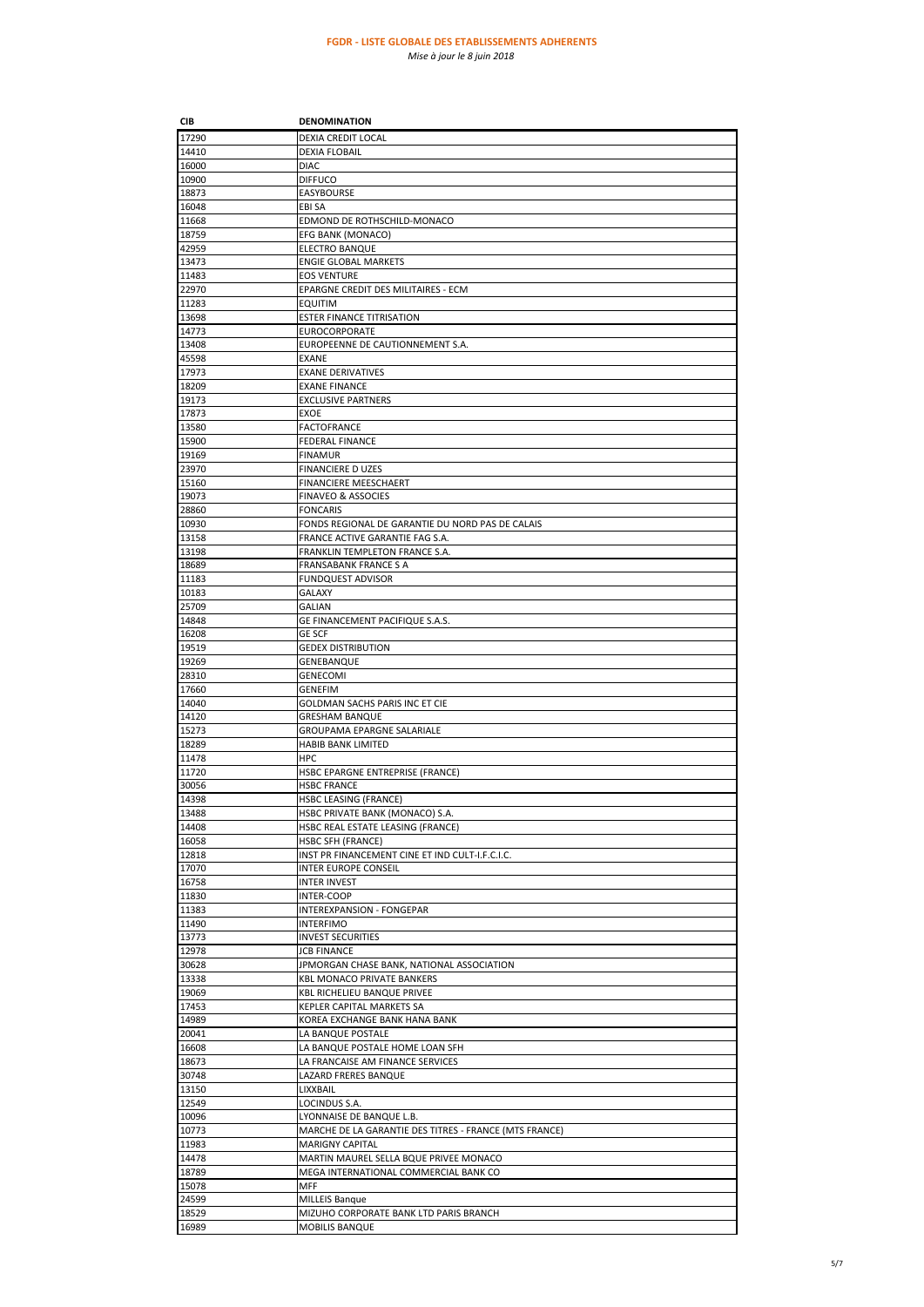| CIB            | <b>DENOMINATION</b>                                                                                                   |
|----------------|-----------------------------------------------------------------------------------------------------------------------|
| 14690          | MONABANQ.                                                                                                             |
| 30478          | MONTE PASCHI BANQUE S.A.                                                                                              |
| 18973          | <b>MOSAIC FINANCE</b>                                                                                                 |
| 41249          | MUFG Bank Ltd                                                                                                         |
| 42799          | MY MONEY BANK                                                                                                         |
| 17549          | NATIOCREDIBAIL                                                                                                        |
| 18530          | NATIOCREDIMURS SOCIETE EN NOM COLLECTIF                                                                               |
| 17989          | NATIONAL BANK OF ABU DHABI                                                                                            |
| 14139<br>30007 | NATIONAL BANK OF PAKISTAN                                                                                             |
| 16278          | <b>NATIXIS</b><br>NATIXIS ASSET MANAGEMENT FINANCE                                                                    |
| 12749          | <b>NATIXIS BAIL</b>                                                                                                   |
| 11470          | <b>NATIXIS COFICINE</b>                                                                                               |
| 11138          | <b>NATIXIS FACTOR</b>                                                                                                 |
| 16780          | <b>NATIXIS FUNDING</b>                                                                                                |
| 14948          | NATIXIS INTEREPARGNE                                                                                                  |
| 11128          | NATIXIS LEASE                                                                                                         |
| 16190          | NATIXIS LEASE IMMO                                                                                                    |
| 15930          | NATIXIS PAIEMENTS SOLUTIONS                                                                                           |
| 11083          | <b>NEXO CAPITAL</b>                                                                                                   |
| 27180<br>11078 | NORBAIL-IMMOBILIER<br><b>NORD EUROPE LEASE</b>                                                                        |
| 10383          | <b>NORTIA INVEST</b>                                                                                                  |
| 14238          | <b>NOUMEA CREDIT</b>                                                                                                  |
| 18730          | OCEOR LEASE NOUMEA                                                                                                    |
| 19190          | <b>OCEOR LEASE REUNION</b>                                                                                            |
| 19110          | <b>OCEOR LEASE TAHITI</b>                                                                                             |
| 10273          | OCTO FINANCES SA                                                                                                      |
| 10883          | <b>ODA FUTURES</b>                                                                                                    |
| 12453          | <b>ODDO CONTREPARTIE</b>                                                                                              |
| 45850          | ODDO ET CIE                                                                                                           |
| 19573          | OFI INVESTMENT SOLUTIONS                                                                                              |
| 12869<br>17839 | <b>ONEY BANK</b>                                                                                                      |
| 18370          | Opel Bank<br>ORANGE BANK                                                                                              |
| 16253          | <b>ORIENT FINANCE</b>                                                                                                 |
| 11883          | ORIGIN                                                                                                                |
| 11683          | отс                                                                                                                   |
| 11873          | OTCEX SA                                                                                                              |
| 27589          | OUDART S.A.                                                                                                           |
| 45288          | PAREL                                                                                                                 |
| 11353          | PLANTUREUX ET ASSOCIES                                                                                                |
| 14500          | PORTZAMPARC - SOCIETE DE BOURSE                                                                                       |
| 16373          | PRADO EPARGNE                                                                                                         |
| 19553<br>10783 | PROCAPITAL<br>PROREALTIME                                                                                             |
| 14749          | PSA BANQUE FRANCE                                                                                                     |
| 17919          | QATAR NATIONAL BANK                                                                                                   |
| 43789          | QUILVEST BANQUE PRIVEE                                                                                                |
| 14173          | RAYMOND JAMES EURO EQUITIES                                                                                           |
| 15298          | RBC INVESTOR SERVICES BANK FRANCE SA                                                                                  |
| 11188          | <b>RCI BANQUE</b>                                                                                                     |
| 16473          | REGARDBTP                                                                                                             |
| 10683          | ROBECO FRANCE                                                                                                         |
| 18669          | ROTHSCHILD ET COMPAGNIE BANQUE                                                                                        |
| 16788<br>13998 | S.C.B<br>SAME DEUTZ-FAHR FINANCE                                                                                      |
| 15868          | SAXO BANQUE (FRANCE)                                                                                                  |
| 20280          | SCM DES PROF IMMO ET FONCIERES SOCAF                                                                                  |
| 25609          | SCM ENTREP TRAVAIL TEMPORAIRE SOCAMETT                                                                                |
| 19473          | SELECTION 1818                                                                                                        |
| 12648          | SG EURO C.T.                                                                                                          |
| 12148          | <b>SG OPTION EUROPE</b>                                                                                               |
| 14228          | <b>SGB FINANCE</b>                                                                                                    |
| 19253          | SICAVONLINE                                                                                                           |
| 11453<br>26990 | SIGMA TERME<br>SOCAMI ATLANTIQUE                                                                                      |
| 43629          | SOCIETE ANONYME DE CREDIT A L'INDUSTRIE FRANCAISE - CALIF                                                             |
| 19000          | SOCIETE AUX ETUDES ET INVESTISSEMENTS MOBILIERS                                                                       |
| 12128          | SOCIETE CENTRALE POUR LE FINANCEMENT DE L IMMOBILIER - SOCFIM                                                         |
| 17679          | SOCIETE DE BANQUE ET D EXPANSION - SBE (2EME)                                                                         |
| 14830          | SOCIETE DE BOURSE GILBERT DUPONT                                                                                      |
| 16588          | SOCIETE DE FINANCEMENT LOCAL                                                                                          |
| 15228          | SOCIETE FINANCIERE ANTILLES GUYANE                                                                                    |
| 21570          | SOCIETE FINANCIERE DE LA N.E.F.                                                                                       |
| 12670          | SOCIETE FINANCIERE ET MOBILIERE                                                                                       |
| 12438<br>17439 | SOCIETE FINANCIERE POUR L ACCESSION A LA PROPRIETE - SOFIAP<br>SOCIETE FINANCIERE POUR LE DEVELOPPEMENT DE LA REUNION |
| 30003          | SOCIETE GENERALE                                                                                                      |
| 18319          | SOCIETE GENERALE CALEDONIENNE DE BANQUE                                                                               |
|                |                                                                                                                       |